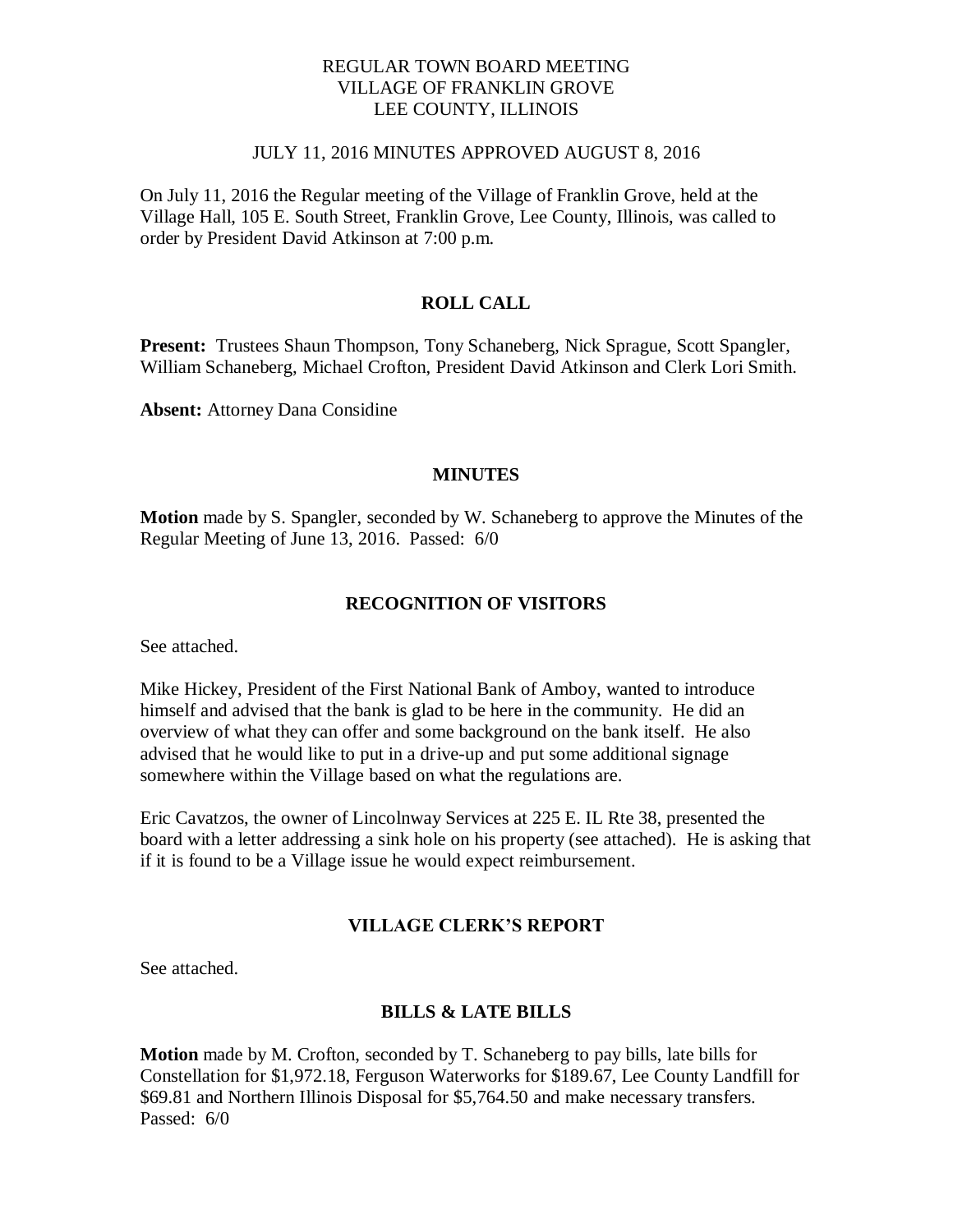**Motion** made by N. Sprague, seconded by W. Schaneberg to approve the Final Reading of the 2016/17 Appropriation Ordinance No. 750-16. Passed: 6/0

**Motion** made by N. Sprague, seconded by M. Crofton to approve the Corporate Authorization Resolution for the First National Bank of Amboy and to add Michael Crofton to the signature card for the Village accounts. Passed: 6/0

**Motion** made by S. Thompson, seconded by T. Schaneberg to add William Schaneberg to the signature card on the Franklin Grove Parks and Recreation Fund Account at the First National Bank of Amboy. Passed: 6/0

### **POLICE REPORT**

See attached.

### **LEGAL ISSUES (Attorney Considine)**

President Atkinson advised that the Village received a check for \$19,315.82 for reimbursement on work that Jim George did that didn't meet our standards. It is being redeposited into the Motor Fuel Tax Fund.

### **GENERAL ISSUES**

President Atkinson addressed the Burning Ordinance with regards to the Village Employees burning in accordance with this ordinance. It was the consensus of the board that the Village Employees adhere to the burning ordinance unless there is a storm or other emergency that warrants it. This will be discussed further at the next board meeting.

#### C**OMMITTEE REPORTS**

## **STREETS & ALLEYS**

(T. Schaneberg Chairman)

Trustee Schaneberg advised that the Street Lamps have been painted as well as the picnic tables at the Park. They will begin painting curbs shortly. There was some discussion about the condition of the alley behind the Library and between Nicholson's and Pfoutz Electric.

### **WATER & SEWER**

(W. Schaneberg Chairman)

Trustee Schaneberg advised that the new Trickling Filter has arrived. President Atkinson advised that he is working with a guy from the Soil Conservation Department to see what can be done to prevent the bank of the creek from eroding.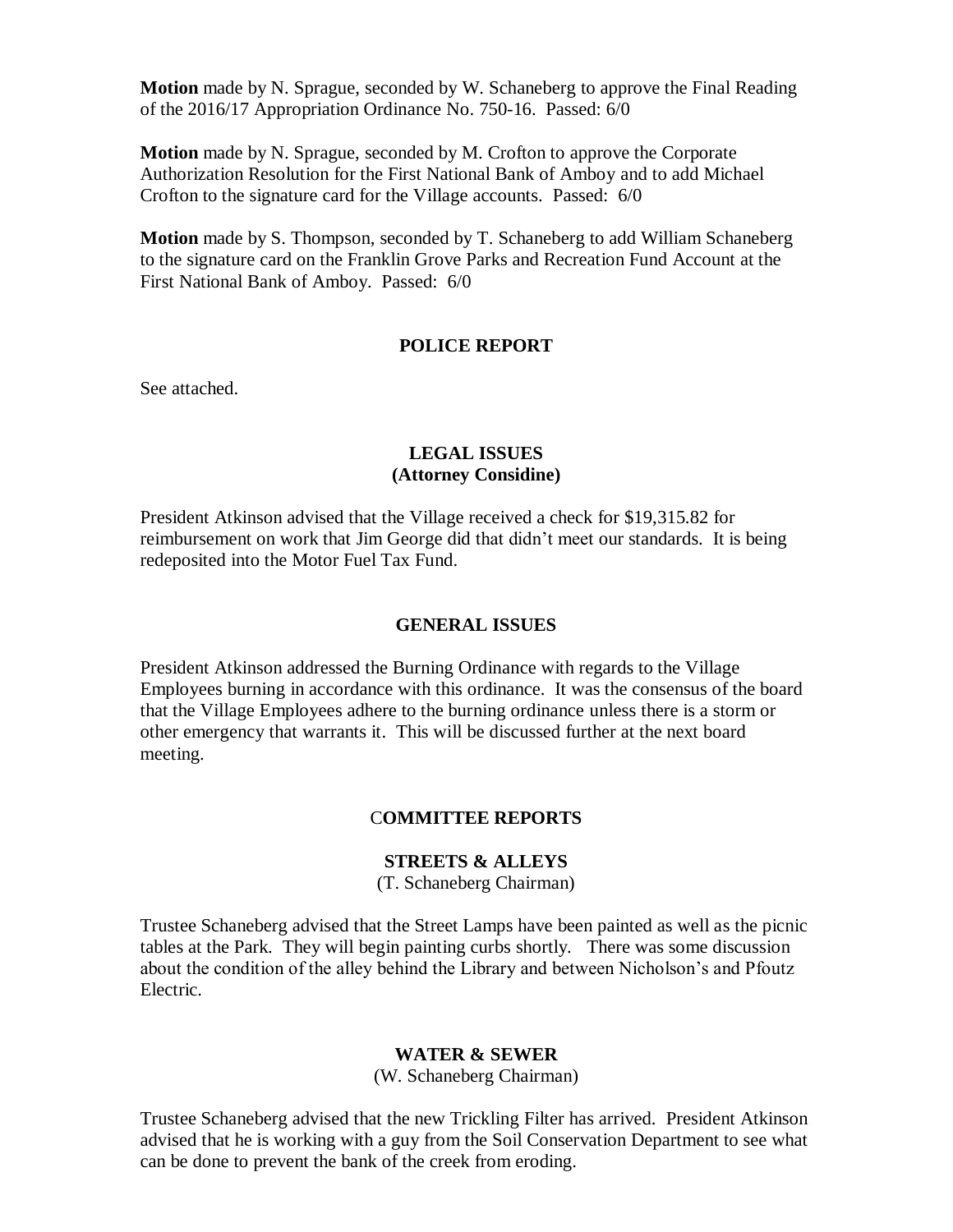## **COMMUNITY DEVELOPMENT**

(N. Sprague Chairman)

Trustee Sprague advised that McCormick's dropped off the 20 trees we ordered and if anyone has suggestions where they would like them put to let him know, otherwise they have plenty of places in town they can go.

## **PROPERTIES**

### (M. Crofton Chairman)

None

# **FINANCE AND INSURANCE COMMITTEE**

(S. Thompson Chairman)

None

# **TOURISM**

## (S. Spangler Chairman)

Trustee Spangler advised some of the changes this year for the Harvest Festival are as follows:

- Parade at 5:00 p.m.
- Big Rig Show at Chaplin Creek
- Professional Photographer taking pictures of the Big Rig Show & Historical Site
- Beer Garden
- Hog Roast at Chaplin Creek on Sunday

Trustee Spangler advised that people are trapping at the creek and the board should consider some signage to eliminate fish trapping.

Marilyn Spangler, Park Board President, advised that Stephanie Sprague was hired as the Summer Park Program Coordinator.

Marilyn also advised that she presented the idea of a pond at the park and the Park Board liked the idea. It was suggested that the board check out Insurance coverage.

Marilyn also mentioned the following upcoming events:

- Movie Night Harry and the Henderson's
- Dodge Ball on Sunday of Harvest Festival
- Wet & Wild at the Par